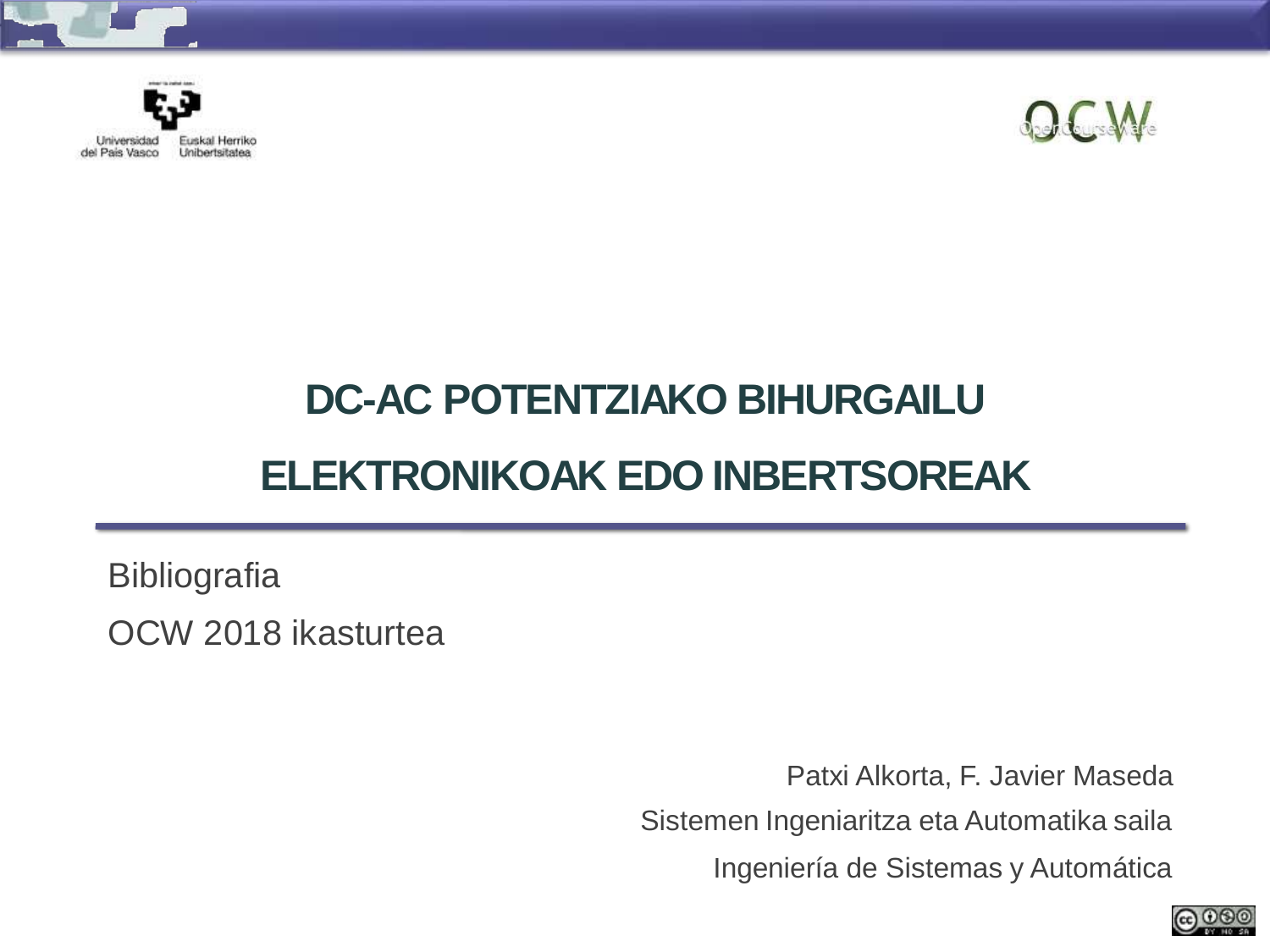

## Oinarrizko bilbliografia

- Power Electronics, Daniel W.Hart. Ed : McGraw-Hill Education, (2011).
- Power Electronics and Motor Drives: Advances and Trends, B. K. Bose. Ed.: Elsevier, (2006).
- Power Electronics: Converters, Applications, and Design, Mohan, Underland and Robbins. Ed. John Wiley and Sons, Inc, (2003).
- Application Note: AN1910 (2001) , AN1930 (2002) (Freescale)
- Application Note: AN-1044 (2002) and dt98-2 (2001) (International Rectifier)

**Bibliografiari buruzko iruzkinak**: bibliografian gomentariko hiru liburuak (lehenengo hiru erreferentziak) erabilpen orokorrekoak dira. Potentziako Elektronikako esparruan aurki daitekeen ezagutza eta bere aplikazio industrialetan sakontzeko erabil daitezke hirurak. Ikastaroari dagokionez, hiru gaiak aurki daitezke hiru liburuetan, teoriako **1. Gaia, 2. Gaia** eta **3. Gaia**. **Problemei** dagokionez, Daniel W. Hart autorearen liburua (1. erreferentiza), oso erabilgarria da **1.** eta **2. problemen** garapena ondo ulertzeko. Aldiz, B.K. Bose autorearen liburuak (2. erreferentiza), **3. problema** eta mota horretako problemekin du lotura.

**AN1910** eta **AN 1930 aplikazio oharrak** inbertsoreen indukzio-motoreen eragingailuen aplikazioetan sartzen dira, AN1910 kontrol eskalar moduan eta AN1930 kontrol bektorial bezala. Aplikazio ohar biak teoriako **3. Gaian** sakontzeko balio dute. **AN1944** eta **dt98-2** aplikazio oharrak, teoriako **2. Gaian** azalduriko driverren izaeran eta inbertsoreen isolamendu galbanikoan sakontzen dute.

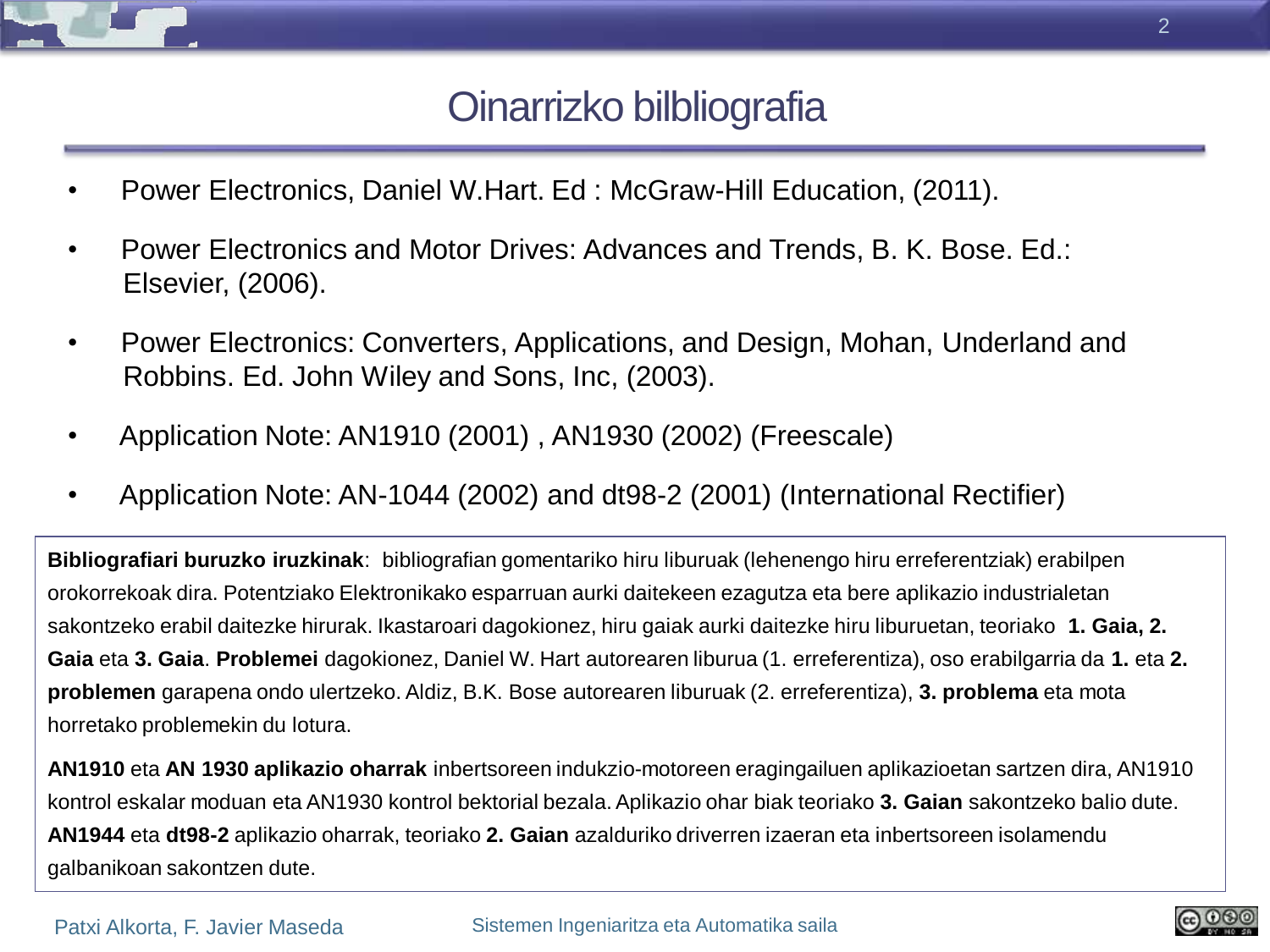

## Aldizkariak

- **IEEE Transactions on Education** <https://www.ewh.ieee.org/soc/es/esinfo.html>
- IEEE Transactions on Power Electronics <https://www.ieee-pels.org/publications/ieee-transactions-on-power-electronics>
- International Journal of Engineering Education <https://www.ijee.ie/>
- International Journal of Electrical Engineering Education <http://journals.sagepub.com/home/ije>

**Ikerketa aldizkariei buruzko iruzkinak:** Gomendaturiko aldizkarien artean, hiru dira gai teknikoak irakaskuntzaren ikuspuntutik jarduten dituztenak: 1, 3 eta 4. Aldizkari hauen maila akademikoa gradu eta masterretako ikasleentzako egokia da.

2. aldizkaria oso espezializatua da, horregaitik izan daiteke egokia ikerketa gaietan sakondu nahi duten ikastaroko erabiltzaileentzako.